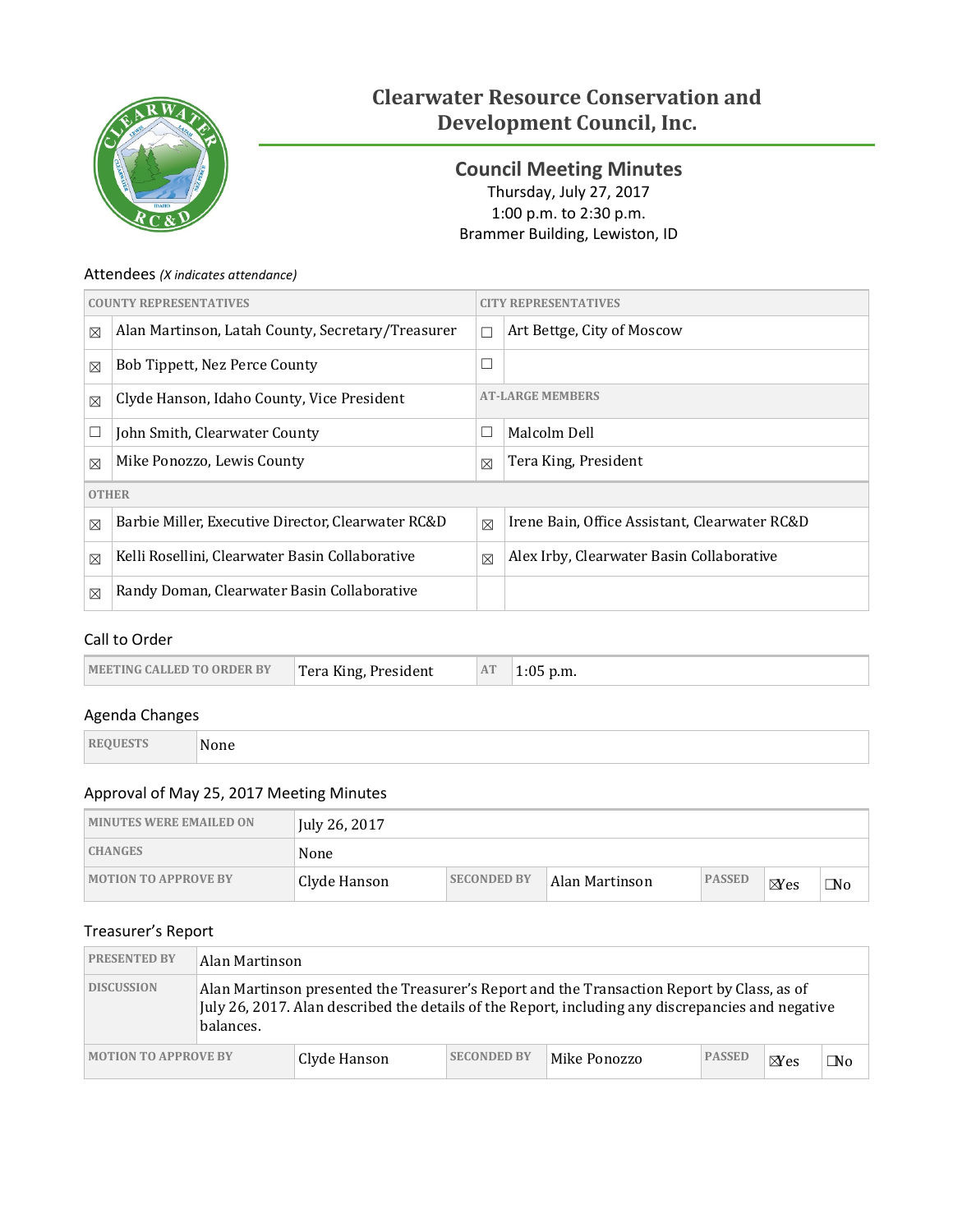#### Executive Director's Report

| <b>PRESENTED BY</b>                                                                                                                                                                                                                                                                                     | <b>Barbie Miller</b>                                                                                                                                                                                                                                                  |                        |  |  |  |
|---------------------------------------------------------------------------------------------------------------------------------------------------------------------------------------------------------------------------------------------------------------------------------------------------------|-----------------------------------------------------------------------------------------------------------------------------------------------------------------------------------------------------------------------------------------------------------------------|------------------------|--|--|--|
| <b>EXECUTIVE COMMITTEE VOTES BY EMAIL</b>                                                                                                                                                                                                                                                               |                                                                                                                                                                                                                                                                       |                        |  |  |  |
|                                                                                                                                                                                                                                                                                                         | Modification 1 to Forest Service agreement 16-CS-046. This modification is to add<br>Approved June 5, 2017<br>\$358,655 in funding for CFLRP monitoring and support.                                                                                                  |                        |  |  |  |
|                                                                                                                                                                                                                                                                                                         | New contract and Scope of Work from the Idaho Department of Lands in the amount of<br>Approved June 16, 2017<br>\$3,000. This contract is to hire a Kooskia CBYCC crew to perform field work including<br>stocking surveys, handline construction, and road brushing. |                        |  |  |  |
|                                                                                                                                                                                                                                                                                                         | Modification 4 to Forest Service agreement 14-PA-006. This modification is to add \$3,000<br>in funding for herbicide for the Palouse Cooperative Weed Management Area.                                                                                               | Approved June 20, 2017 |  |  |  |
| New Forest Service cost share agreement 17-CS-11011700-035 to replace the CBC's<br>Region cost share agreement. This agreement will provide \$96,230.20 in funds to support<br>CBC operations—the salaries for the CBC co-chairs, facilitator, and coordinator, and some<br>of their overhead expenses. | Approved June 21, 2017                                                                                                                                                                                                                                                |                        |  |  |  |
| information assistant position.                                                                                                                                                                                                                                                                         | Approval for Modification 7 to the CBYCC 14-PA-071 Forest Service agreement to add<br>\$5,170 in funding for wilderness trail crew per diem and to support an additional                                                                                              | Approved July 19, 2017 |  |  |  |
| project.                                                                                                                                                                                                                                                                                                | Approval for Modification 1 to the CBC 17-CS-035 Forest Service agreement to add<br>\$41,404 in funding for the CBC's role in supporting the Nez Perce-Clearwater NF VOEDA                                                                                            | Approved July 19, 2017 |  |  |  |
| for elk capture activities.                                                                                                                                                                                                                                                                             | Modification 8 to the CBC 13-CS-042 Forest Service agreement to add \$11,000 in funding                                                                                                                                                                               | Approved July 25, 2017 |  |  |  |
|                                                                                                                                                                                                                                                                                                         | Modification 1 to the Rush Skeletonweed 16-CS-060 Forest Service agreement to add<br>\$23,475 in funding for rush skeletonweed biocontrol research.                                                                                                                   | Approved July 25, 2017 |  |  |  |
|                                                                                                                                                                                                                                                                                                         | <b>INLAND NW FOOD NETWORK PROJECT UPDATE</b>                                                                                                                                                                                                                          |                        |  |  |  |

INWFN is applying for their own 501c(3) status. They have received state non-profit status and will apply for federal non-profit status as soon as they have the \$400 to do so. Funds have been down due to a drop in membership and donations. They have applied for a \$1,500 grant for their Power of Produce program and should know this week if they will be awarded the grant. They will be receiving a \$5,100 check next week from the registration of the Farm to Table event, which had a lot of up-front expenses.

### **TWO DEGREES NORTHWEST PROJECT UPDATE**

Lorie Higgins (U of I) sent a proposal to the Council for a grant that they want to apply for. The Council expressed support of the grant application. Barbie will be work with Lorie to provide the needed documentation to submit the grant application by August 22. This grant will allow them to use the funds they already have in the Two Degrees Northwest account to pay for website development and printing expenses that not allowable under the new grant and to help them update the Artisan Trail Guide.

#### National RC&D Update

| <b>PRESENTED BY</b> | Clyde Hanson                                                                                                                                                                                      |
|---------------------|---------------------------------------------------------------------------------------------------------------------------------------------------------------------------------------------------|
| <b>DISCUSSION</b>   | Western RC&D voted to approve the Bylaw changes that have been in the works for some time at<br>their last meeting.                                                                               |
|                     | Andrew Gordon sent an email on July 20, 2017, indicating that he will be leaving his position as<br>National RC&D CEO. He requested that each RCD collect a small handful of soil to mail to him, |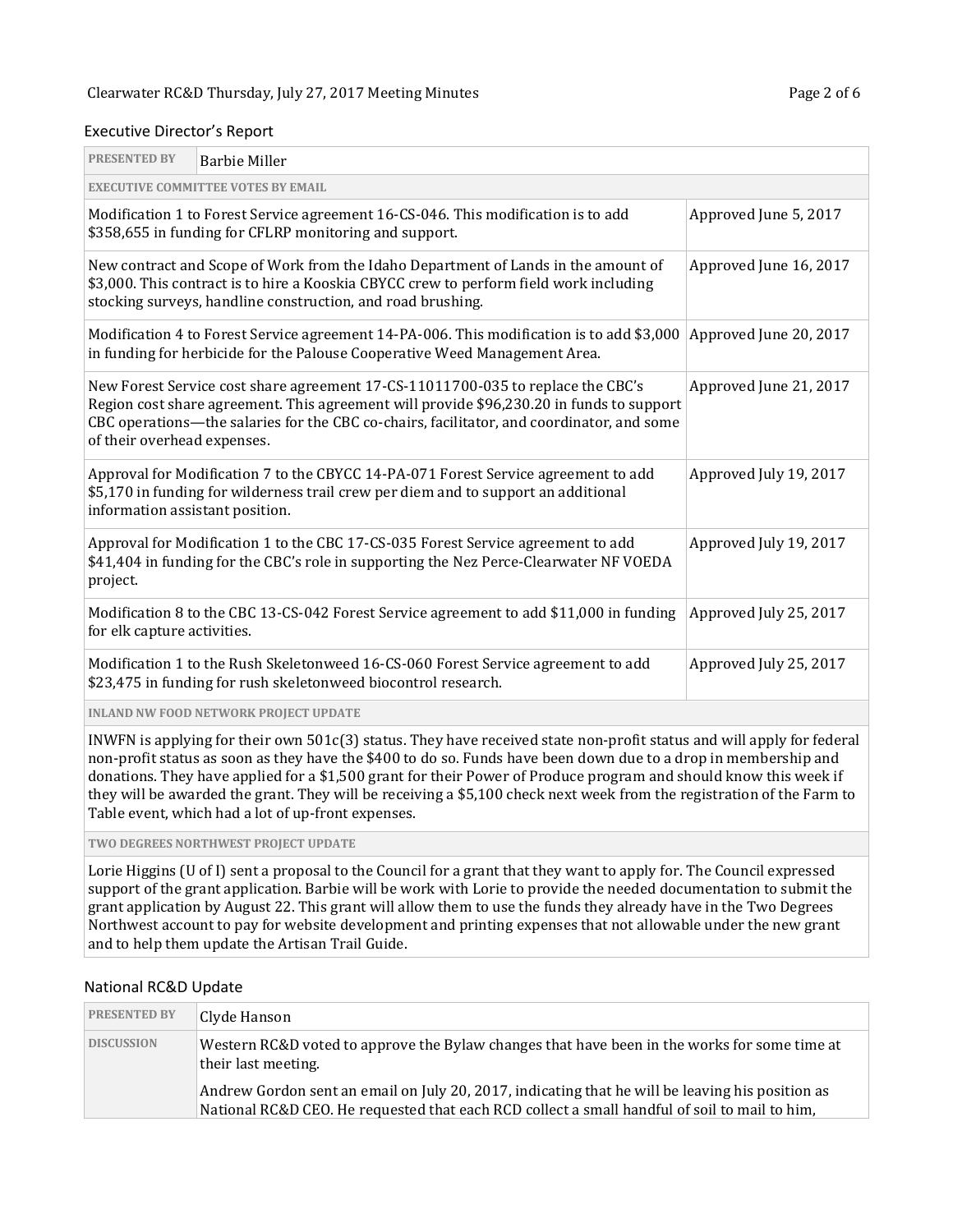|                    | signifying that we all share the same earth. Clyde suggested we send him several samples—from the<br>Palouse, Salmon River, Seven Devils, Grangeville and other assorted places in our area. |
|--------------------|----------------------------------------------------------------------------------------------------------------------------------------------------------------------------------------------|
| <b>CONCLUSIONS</b> | Tera asked that council members gather soil samples in a sealed bag, labeled with collection<br>location, and bring them to the next Council meeting.                                        |

# CBYCC Update

| <b>PRESENTED BY</b> | Tera King and Barbie Miller                                                                                                                                                                                                                                                                                                                                                                                                                                                                                                                                                                                                                                                              |
|---------------------|------------------------------------------------------------------------------------------------------------------------------------------------------------------------------------------------------------------------------------------------------------------------------------------------------------------------------------------------------------------------------------------------------------------------------------------------------------------------------------------------------------------------------------------------------------------------------------------------------------------------------------------------------------------------------------------|
|                     | Barbie reported that there have been challenges and some employee turnover on the CBYCC crews,<br>but it has been a successful season.                                                                                                                                                                                                                                                                                                                                                                                                                                                                                                                                                   |
|                     | There was a last-minute position added—a front line administrative helper for the Forest Service.<br>With the addition of this position and the wilderness trail crew, the CBYCC program has expanded<br>this season without additional overhead expense, something that the Forest Service applauded.                                                                                                                                                                                                                                                                                                                                                                                   |
|                     | There was one worker's compensation claim in the season. The crew member has not yet been<br>medically released to return to work, but has been invited to participate in the year-end activities.                                                                                                                                                                                                                                                                                                                                                                                                                                                                                       |
|                     | The year-end BBQ is coming up next week to honor the crews and celebrate their accomplishments.<br>Wednesday will include exit interviews and practice by the crew members for logger sports<br>competition to be held on Thursday. The Department of Labor will also be there Wednesday,<br>helping them update and improve their resumes and with career planning. Thursday morning will<br>be the logger sports competition, and the BBQ will be at noon, followed by presentations and<br>awards.                                                                                                                                                                                    |
|                     | Tera and Barbie will meet with the crew leaders on Thursday and the program partners on Friday<br>to review the season.                                                                                                                                                                                                                                                                                                                                                                                                                                                                                                                                                                  |
|                     | This year brought some changes as some responsibilities for hiring were shifted from Framing our<br>Community to Barbie, and there will be ongoing discussions for possible organizational changes for<br>next year.                                                                                                                                                                                                                                                                                                                                                                                                                                                                     |
|                     | Tera reported that there was positive, supportive feedback about the CBYCC from the Corp of<br>Engineers and other partners.                                                                                                                                                                                                                                                                                                                                                                                                                                                                                                                                                             |
|                     | Tera reported that she is developing a brochure and is utilizing Facebook for outreach. Facebook<br>has worked out well, and there has been more traffic than last year. The brochure is intended to be<br>specific to fundraising without superfluous language as to who supports the program, but more<br>about what we do. She asked for Council feedback to her on the brochure before next week. The<br>hope is that one of the county commissioners will deliver the messaging from the brochure during<br>the closing of the BBQ; not to necessarily ask for donations, but to stress that this is our program<br>and what we are doing in Lewis, Idaho, and Clearwater counties. |
|                     | Tera stated that the CBYCC program needs to consider other options for vehicles for upcoming<br>seasons. The Forest Service has provided the vehicles to date, but each year has brought uncertainty<br>regarding availability.                                                                                                                                                                                                                                                                                                                                                                                                                                                          |
|                     | Several news publications will be publishing articles on the CBYCC.                                                                                                                                                                                                                                                                                                                                                                                                                                                                                                                                                                                                                      |

# Matching Contribution for CBYCC Program

| <b>PRESENTED BY</b> | Tera King and Barbie Miller                                                                                                                                                                                                                                                                                                                                                                                                                                                                                 |
|---------------------|-------------------------------------------------------------------------------------------------------------------------------------------------------------------------------------------------------------------------------------------------------------------------------------------------------------------------------------------------------------------------------------------------------------------------------------------------------------------------------------------------------------|
| <b>DISCUSSION</b>   | The CBYCC 14-PA-071 agreement requires that the program contribute 20% of the overall<br>expenses. This matching contribution is usually provided through cash and in-kind donations from<br>non-federal program partners and the Council. Barbie reported that the last two years, the Council<br>donated 50% of the Council staff time that was spent on the CBYCC project and billed the CBYCC for<br>the other 50%. The Council also contributed the travel expenses. Last year the 50% contribution to |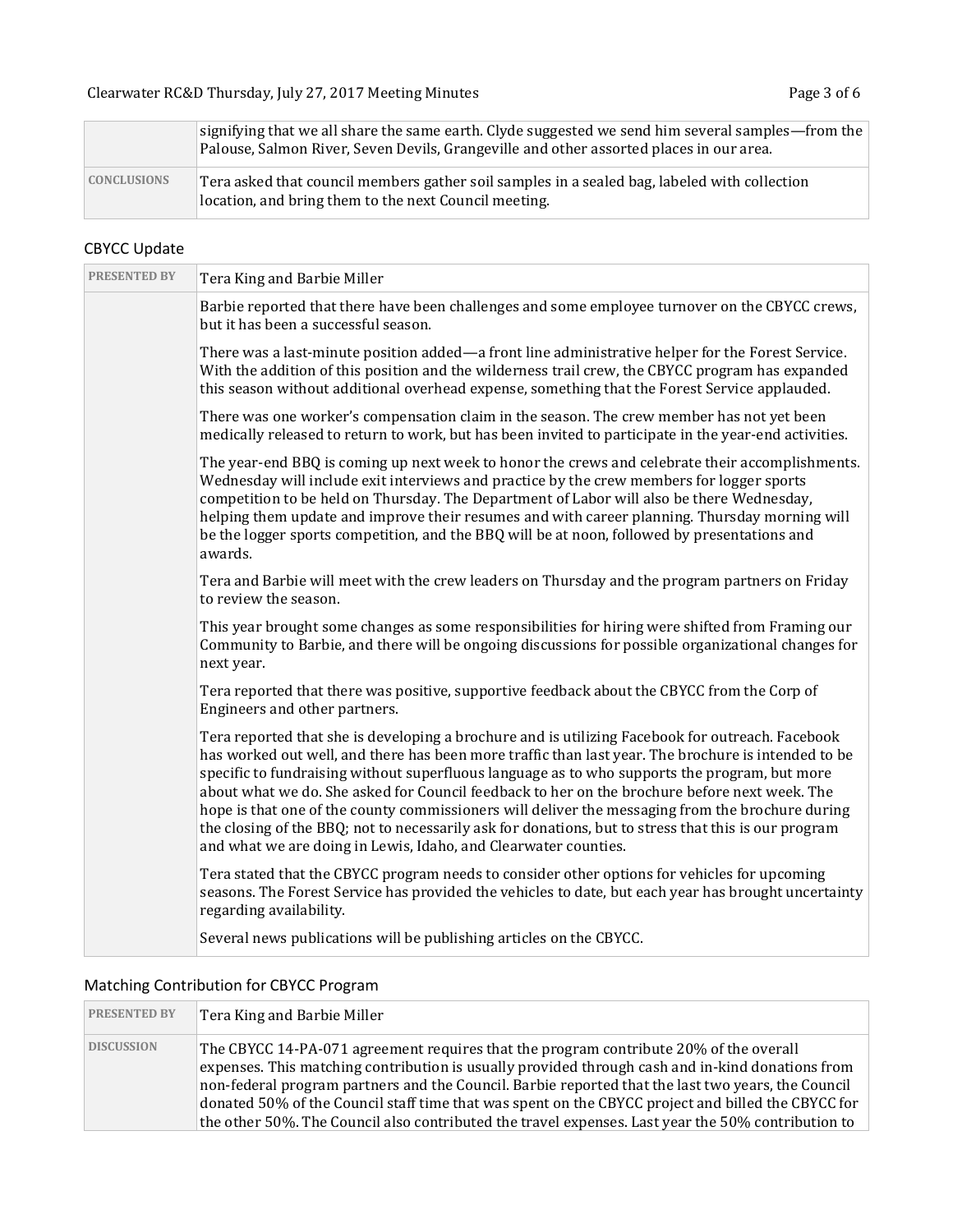|                    | the program amounted to about \$3,000. We are probably looking at double that for this year. There<br>is at least 100 more staff hours spent so far this year, and there will be at least 35-40 more hours<br>needed to finish out the season. Barbie's year-to-date CBYCC travel expenses for interviews and<br>orientation total \$610.                                                                                                                                     |
|--------------------|-------------------------------------------------------------------------------------------------------------------------------------------------------------------------------------------------------------------------------------------------------------------------------------------------------------------------------------------------------------------------------------------------------------------------------------------------------------------------------|
|                    | Barbie's and crew payroll and expenses are paid out of the operating budget and at the end of the<br>season it is totaled up and distributed to the appropriate agreements.                                                                                                                                                                                                                                                                                                   |
|                    | A question arose about the CBYCC tools and equipment accumulated over the past few years and<br>this year. The Council owns all the tools and equipment, and they are stored at the Kooskia ranger<br>station. This year, the program spent more on tools. In the past, the Forest Service had supplied<br>more tools, but now the crews are better equipped and prepared with their own tools. Additionally,<br>the CBYCC upgraded to better, longer-lasting hats this year. |
| <b>CONCLUSIONS</b> | The Council requested that Barbie present a final report of staff time and expenses at the August<br>Council meeting in order to determine the matching contribution for this year.                                                                                                                                                                                                                                                                                           |

# WHRI Vegetation Sampling Program Update

| <b>PRESENTED BY</b> | Barbie Miller and Kelli Rosellini                                                                                                                                                                                                                                                                                                                                                                                                                                                                                                                                                                                                                                                                                                                                                                                                                                                                                                                                                                                                                                                                      |
|---------------------|--------------------------------------------------------------------------------------------------------------------------------------------------------------------------------------------------------------------------------------------------------------------------------------------------------------------------------------------------------------------------------------------------------------------------------------------------------------------------------------------------------------------------------------------------------------------------------------------------------------------------------------------------------------------------------------------------------------------------------------------------------------------------------------------------------------------------------------------------------------------------------------------------------------------------------------------------------------------------------------------------------------------------------------------------------------------------------------------------------|
|                     | Barbie sent out an email the middle of July indicating that we anticipated refilling a field botanist<br>position because a crew member would be leaving early. Unfortunately, that employee was<br>dismissed, but the position was refilled right away.                                                                                                                                                                                                                                                                                                                                                                                                                                                                                                                                                                                                                                                                                                                                                                                                                                               |
|                     | Another crew member resigned due to receiving another job. That position has also been refilled,<br>and the new employee will start work on August 14, 2017.                                                                                                                                                                                                                                                                                                                                                                                                                                                                                                                                                                                                                                                                                                                                                                                                                                                                                                                                           |
|                     | The WHRI program is considering extending the season through the first week of October,<br>depending on the condition of collection locations.                                                                                                                                                                                                                                                                                                                                                                                                                                                                                                                                                                                                                                                                                                                                                                                                                                                                                                                                                         |
|                     | Kelli Rosellini passed out information with progress highlights of the WHRI program. At the advice<br>of Drs. John and Rachel Cook, premier biologists contracted under the WHRI program, the<br>program's executive team would like to use a grad student at Washington State University to assist<br>with the lab analysis, process the samples, and run some of the initial modeling. The grad student<br>they would like to use is Deborah Blanscet, and she is currently one of the crew leaders. She would<br>remain employed through December to prepare and process the samples. In January, she will start<br>her master's program. Her supervisor will be Dr. Lisa Shipley who explained that when a student<br>goes through the master of science program, they have a sponsor and have a real-world project to<br>work on. The WHRI program participation covers both of those requirements. Drs. John and Rachel<br>Cook will ensure that everything is done correctly as it will be their names as well as Deborah's on<br>the publication. Five manuscripts will result from this work. |
|                     | There are a couple of specific advantages to the program in this arrangement. One is that the<br>student will be able to process the samples herself instead of our waiting in line for the results.<br>Secondly, if the program sponsors her as a grad student, the cost of those samples will decrease.                                                                                                                                                                                                                                                                                                                                                                                                                                                                                                                                                                                                                                                                                                                                                                                              |
|                     | A Memorandum of Agreement (MOA) was prepared and sent to the Council members for review on<br>July 26, 2017. Using an MOA as opposed to a contract greatly reduces the overhead of the project—<br>approximately 40% overhead with a contract as opposed to 8% overhead with an MOA. The budget<br>for this will be \$86,000, which will pay for the grad student's time and tuition at the university.<br>There was some discussion about ownership of the data. It is being worked out by the biologists,<br>and Kelli expects a final copy of the MOA next week.                                                                                                                                                                                                                                                                                                                                                                                                                                                                                                                                    |
|                     | Some things to consider:                                                                                                                                                                                                                                                                                                                                                                                                                                                                                                                                                                                                                                                                                                                                                                                                                                                                                                                                                                                                                                                                               |
|                     | Alex Irby noted that previously the professor got wages while student was working on<br>$\bullet$<br>the project. He felt that due to the dedication and professionalism of Dr. Shipley, this<br>would not be the case here.                                                                                                                                                                                                                                                                                                                                                                                                                                                                                                                                                                                                                                                                                                                                                                                                                                                                           |

• The Cooks are guaranteeing the work will be finished.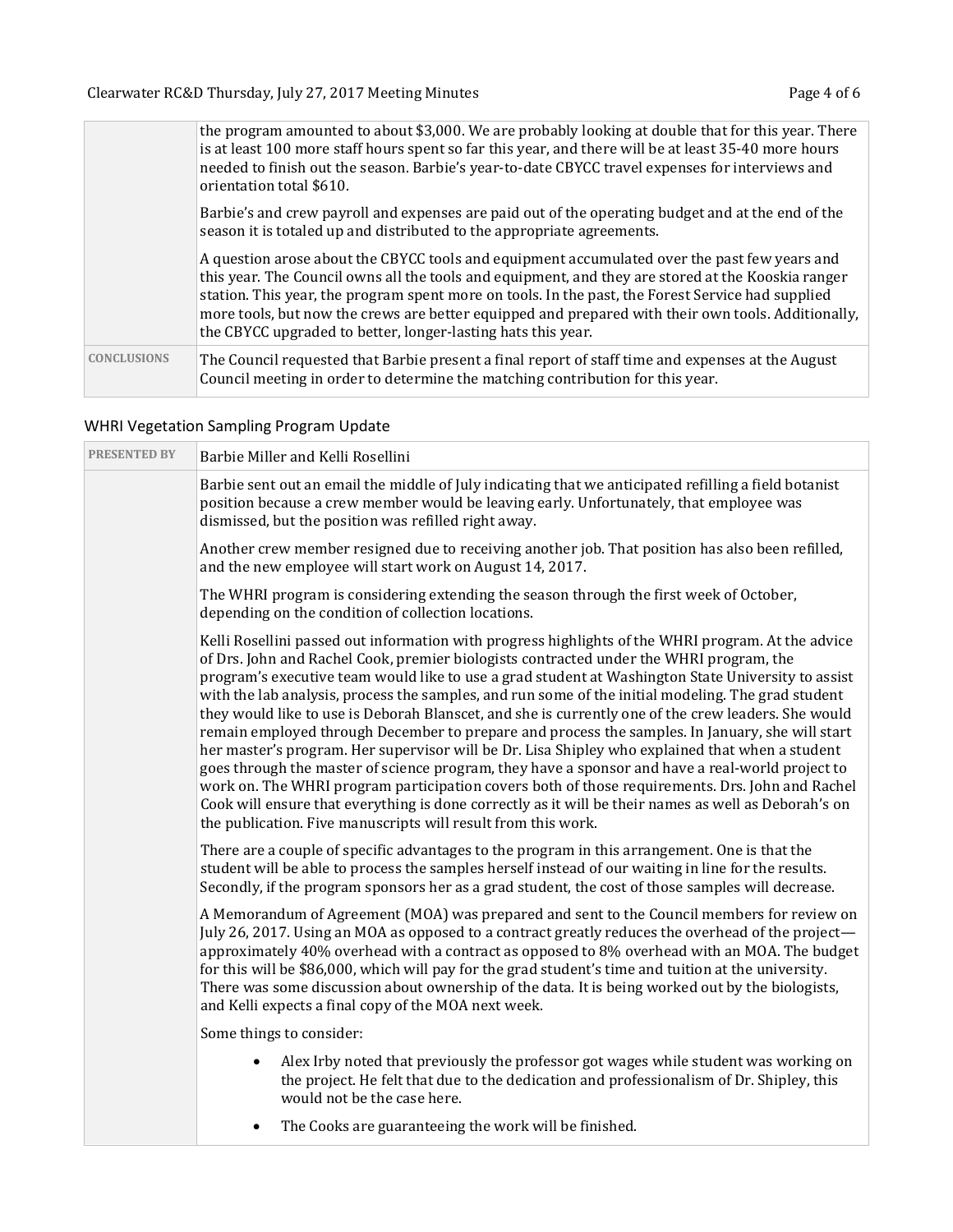| The MOA is for the work performed after the samples are collected and leading up to<br>the modeling.                                                                                                                                                                                                                                                                                                                                                                                                                                                                                                                                                                                                                                                                                                                                       |
|--------------------------------------------------------------------------------------------------------------------------------------------------------------------------------------------------------------------------------------------------------------------------------------------------------------------------------------------------------------------------------------------------------------------------------------------------------------------------------------------------------------------------------------------------------------------------------------------------------------------------------------------------------------------------------------------------------------------------------------------------------------------------------------------------------------------------------------------|
| The University will develop data from the samples collected, and they will own that<br>$\bullet$<br>data. Drs. John and Rachel Cook and the grad student will develop models from the data,<br>and they will own the modeling and publications that they develop from the data. The<br>CBC will have full rights to use the data and publications in the end.                                                                                                                                                                                                                                                                                                                                                                                                                                                                              |
| What is the product? There will be a minimum of five manuscripts.                                                                                                                                                                                                                                                                                                                                                                                                                                                                                                                                                                                                                                                                                                                                                                          |
| The grad student will develop her publication as a student of the university. She will<br>$\bullet$<br>own it, but the university will have publishing rights.                                                                                                                                                                                                                                                                                                                                                                                                                                                                                                                                                                                                                                                                             |
| The elk population has decreased dramatically and this is a way to provide food for<br>$\bullet$<br>them. Without a model, nothing will be done to change this population decrease.                                                                                                                                                                                                                                                                                                                                                                                                                                                                                                                                                                                                                                                        |
| The Council's payroll accountant will charge for payroll services as long as Deborah is<br>$\bullet$<br>on the payroll. Barbie suggested that we may be able to change Deborah to the same<br>payroll schedule as the Council staff in order to save on payroll services.                                                                                                                                                                                                                                                                                                                                                                                                                                                                                                                                                                  |
| Randy Doman stated, "The bottom line is the CBC doesn't really care so much about<br>$\bullet$<br>(owning) intellectual property as being able to affect the eco system, and we will have<br>that knowledge to change the eco system to help grow. That's all we need. CBC doesn't<br>really need ownership of the intellectual knowledge. It would soon divert us from what<br>we are supposed to do, and we think we will still be able to make some things happen<br>and use it in management decisions to push things in the right direction. That's our<br>whole goal. We got into research because no one was doing that and everyone was<br>focused on winter range. And we've done a 180; its going to summer range and it's<br>changed the whole way we look at the forest and how we manage; and this is what this<br>is about." |

| <b>PRESENTED BY</b> | Randy Doman, Co-Chair, CBC Recreation Subcommittee                                                                                                                                                                                                                                                                                                                                                                                                                                                                                                                                                                                                                                                                                                                                                                                                                                                                                                 |
|---------------------|----------------------------------------------------------------------------------------------------------------------------------------------------------------------------------------------------------------------------------------------------------------------------------------------------------------------------------------------------------------------------------------------------------------------------------------------------------------------------------------------------------------------------------------------------------------------------------------------------------------------------------------------------------------------------------------------------------------------------------------------------------------------------------------------------------------------------------------------------------------------------------------------------------------------------------------------------|
| <b>DISCUSSION</b>   | The CBC is developing a 243-mile motorized route, the GEM (Grand Exploration Motorized) Trail<br>from Elk City to Avery. The trail incorporates existing trails and roads over federal, state, and<br>private land. The CBC is requesting that the CRCD become the easement holder for a parcel of<br>privately-owned land between South Fork of the Clearwater River and Highway 12; a strip 50" wide<br>owned by James Pankey of Kooskia, thus incorporating it into the GEM Trail. The right-of-way is<br>needed before the highway district will work with the CBC to have access to the highway. Parks and<br>Rec already has an MOA with the IDT, and CBC wants to get the project off the ground and<br>eventually turn it over to a consortium that may include the Forest Service, Idaho Parks and Rec,<br>and trail users.                                                                                                               |
|                     | The CBC has gone to the Parks and Rec Board, but they won't move ahead to assume management of<br>the Trail until the CBC can get the correct endorsements and easements, which the CBC is working<br>on. They are also working to get the entire route digitized into an app for trail users. They will be<br>able to access information about locations on the trail. For example, the trail user would be able to<br>see that at Pierce, Idaho, is a museum for the original mining and logging of the area. When they go<br>over Bertha Hill, they would see the oldest lookout in the US for fire protection purposes. This plan<br>would take the trail to Avery, where they can already access trails into Canada, and now they are<br>looking south because there is interest to extend the trail to McCall, Idaho. They hope to have<br>signage and promotion done by October and the digitation done to Pierce by "the time snow flies." |
|                     | Barbie consulted with an attorney, and the attorney advised that nonprofits, unlike government<br>entities, would not be immune from liability, exposing it to collection of a judgment. Even if there is<br>insurance in place to cover the liability, the Council will bear the burden of increased premiums.<br>There is also the burden of maintenance of the right-of-way by the easement holder.                                                                                                                                                                                                                                                                                                                                                                                                                                                                                                                                             |